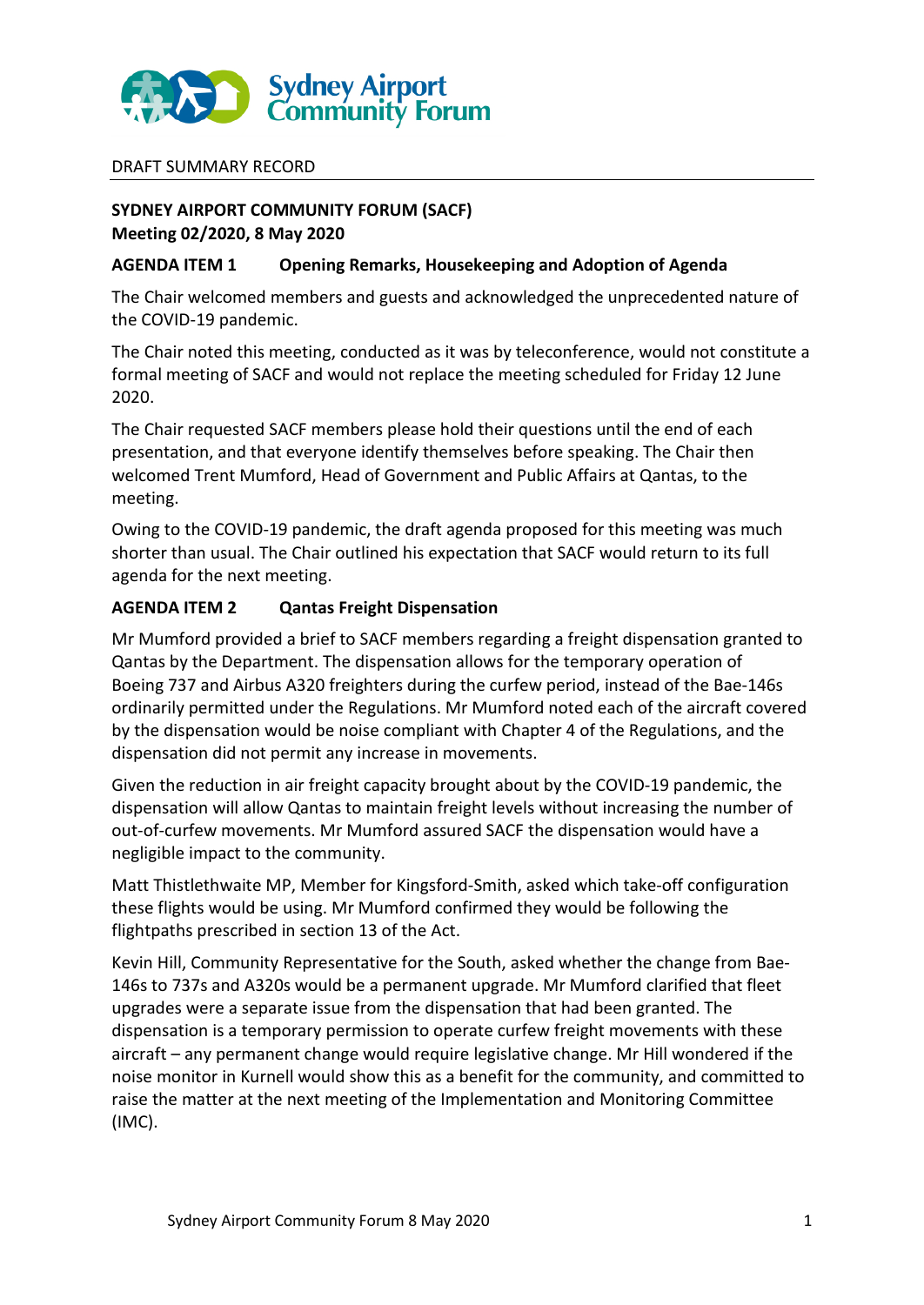

John Patterson, representing the Member for Heffron, asked Mr Mumford to confirm that the aircraft covered by the dispensation would stick to the existing flightpaths. Mr Mumford confirmed this was the case.

## **AGENDA ITEM 3 Sydney Airport Update**

Karen Halbert, General Manager – Corporate Affairs, Sydney Airport Corporation Limited (SACL), provided a general summary on the impact of COIVD-19 on airport operations. Key points included:

- Domestic movements at Sydney Airport are down 97% from this time last year, with international movements down 96% on the same time period. On the day of the meeting, this represented 400 passenger arrivals and 800 passenger departures.
- Freight flights are up to compensate for the decline in under-wing freight capacity, with freight flights now making up approximately 50% of all movements.
- Social distancing measures have been put in place at the international terminal as well as in both domestic terminals.
- Sydney Airport has temporarily closed the east-west runway for use as overflow aircraft parking. Roughly 20-30 aircraft will be parked on the runway until domestic aviation picks back up.

Ted Plummer, Special Adviser Community and Government Relations, SACL, gave a brief presentation on ongoing Sydney Airport projects unrelated to the COVID-19 pandemic. Key points included:

- Stage 1 of the runway re-surfacing project is complete. More public consultation is underway, with the second stage due to commence in October this year.
	- o Fewer than ten complainants were noted during Stage 1.
- The Sydney Gateway Major Development Plan (MDP) dual approval process is underway. Mr Plummer noted the MDP is expected to generate around 1,000 jobs.
- SACL are proposing a variation to the approved T2/T3 Ground Access Solution and Hotel MDP, and will consult SACF regarding the changes. Mr Plummer noted the variation is required to accommodate Sydney Gateway, as well as to move the hotel and reduce the number of car parks.

SACF members discussed the temporary closure of the east-west runway, especially as it relates to noise-sharing and the eventual re-opening of the runway. It was noted by SACL representatives that the only reason it was possible to use the runway for temporary aircraft parking was the severe reduction in aircraft movements caused by the COVID-19 pandemic. Aircraft parked on the runway will be moved elsewhere once parking becomes available.

SACF members also discussed the runway resurfacing project, and asked why the second stage could not be undertaken now. SACL representatives explained the second stage could not commence until warmer weather permitted the asphalt to dry.

# **AGENDA ITEM 4 Department of Infrastructure, Transport, Regional Development and Communications Report**

Joseph Solomon, Director, Airports Section, advised SACF that, while the Department has undergone a restructure to prioritise the response to the COIVD-19 pandemic, both he and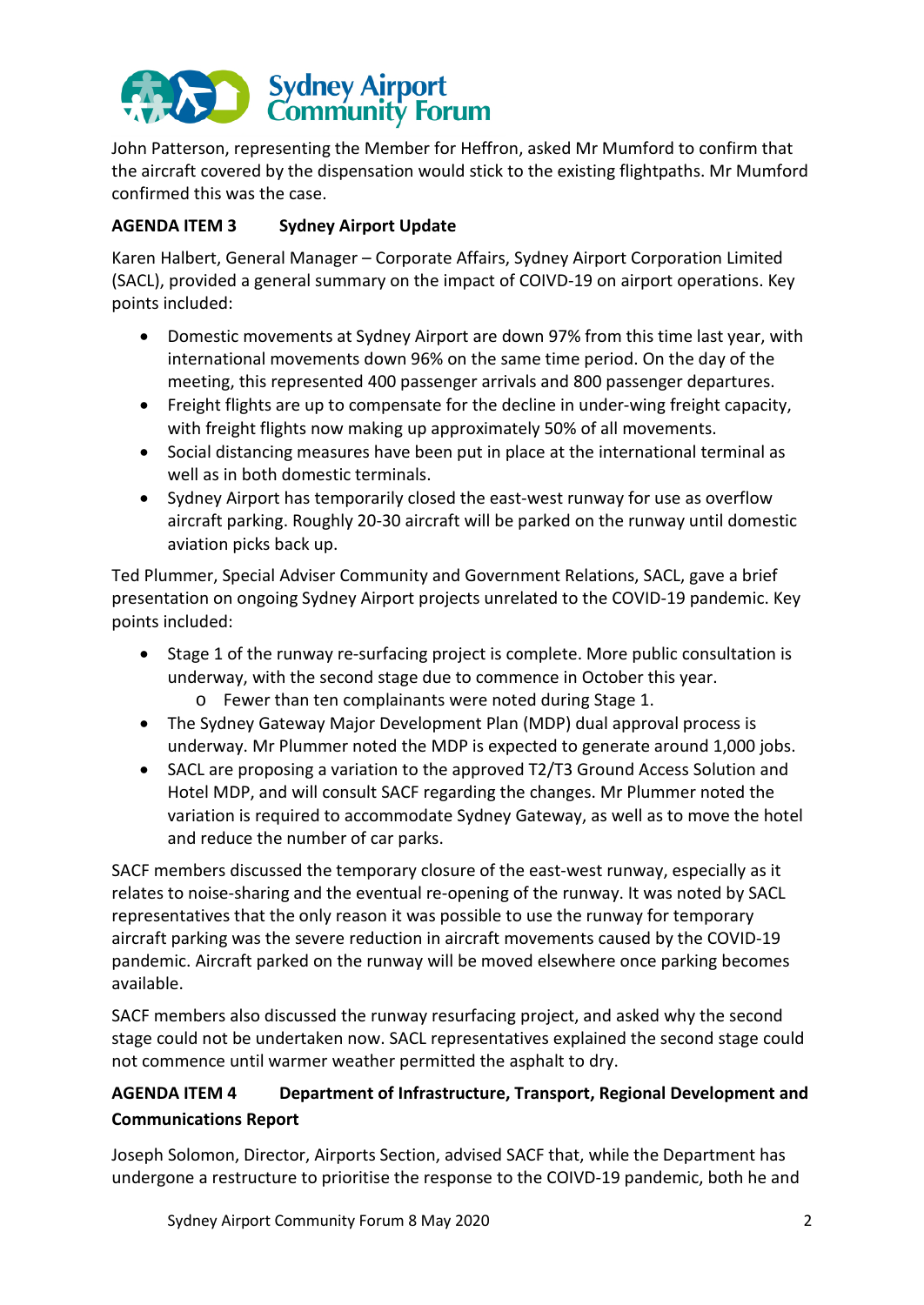# Sydney Airport<br>Community Forum

Adam Osborne remain the best points of contact for SACF and other Sydney Airport-related matters. Mr Solomon noted the Government is pivoting to recovery from the pandemic and progression of business-as-usual work, including the Productivity Commission's recommendations regarding the economic regulation of Sydney Airport. The Government had announced a number of measure in response to COVID-19, including:

- The Deputy Prime Minister's issuing of a direction to the Sydney Airport Slot Manager, suspending the 'use it or lose it' slot rule for the Northern Summer 2020 scheduling season. This will enable airlines to retain their historic precedence for slots at Sydney Airport without having to operate commercially unviable flights during the pandemic.
- The \$715 million aviation industry assistance package, reimbursing operators for fees and charges accrued (announced 18 March 2020);
- The \$298 million Regional Air Network Assistance Package, ensuring the operation of critical air services to regional Australia (announced 28 March 2020);
- The \$110 million International Freight Assistance Mechanism (announced 1 April 2020), funding the export of key air freight and import of vital medical supplies, medicines and equipment;
- The \$80 million Getting Australians Home package (announced 3 April 2020), underwriting flights from four key international hubs to help Australians return home; and
- The \$165 million minimum domestic network (announced 16 April 2020), providing funding to Qantas and Virgin to support domestic aviation services along the most critical metropolitan and regional routes in Australia.

SACF members requested confirmation that the sunsetting of the regulatory instruments underneath the *Airports Act 1996* and the *Sydney Airport Demand Management Act 1997* were still progressing, which the Department confirmed. The Department also confirmed that an update on progress will continue to be a standard item in the Department's report to SACF.

Discussion then turned to the flightpath design process for the Western Sydney Airport. Mr Solomon committed to seek an update to be provided out of session to SACF members. SACF members then discussed the issue raised in previous meetings regarding SACF representation in the airspace design process for the Western Sydney Airport. Mr Solomon committed to ensuring the Department's Western Sydney Unit would regularly brief SACF regarding the process and consultation opportunities. John Clarke reiterated the view previously promoted by SACF Community Representatives that SACF should be actively engaged in the WSA flight path development process in order to protect the integrity of LTOP and ensure integration of WSA and Sydney Airport airspace design, rather than SACF simply being briefed on progress.

# **AGENDA ITEM 5 Airservices Australia Report**

Glenn Cox and Fiona Lawton provided an update from Airservices Australia. Key topics included:

- The impact of the COVID-19 pandemic on aircraft operations.
- The appointment of Kieran Pehm as the new Aircraft Noise Ombudsman.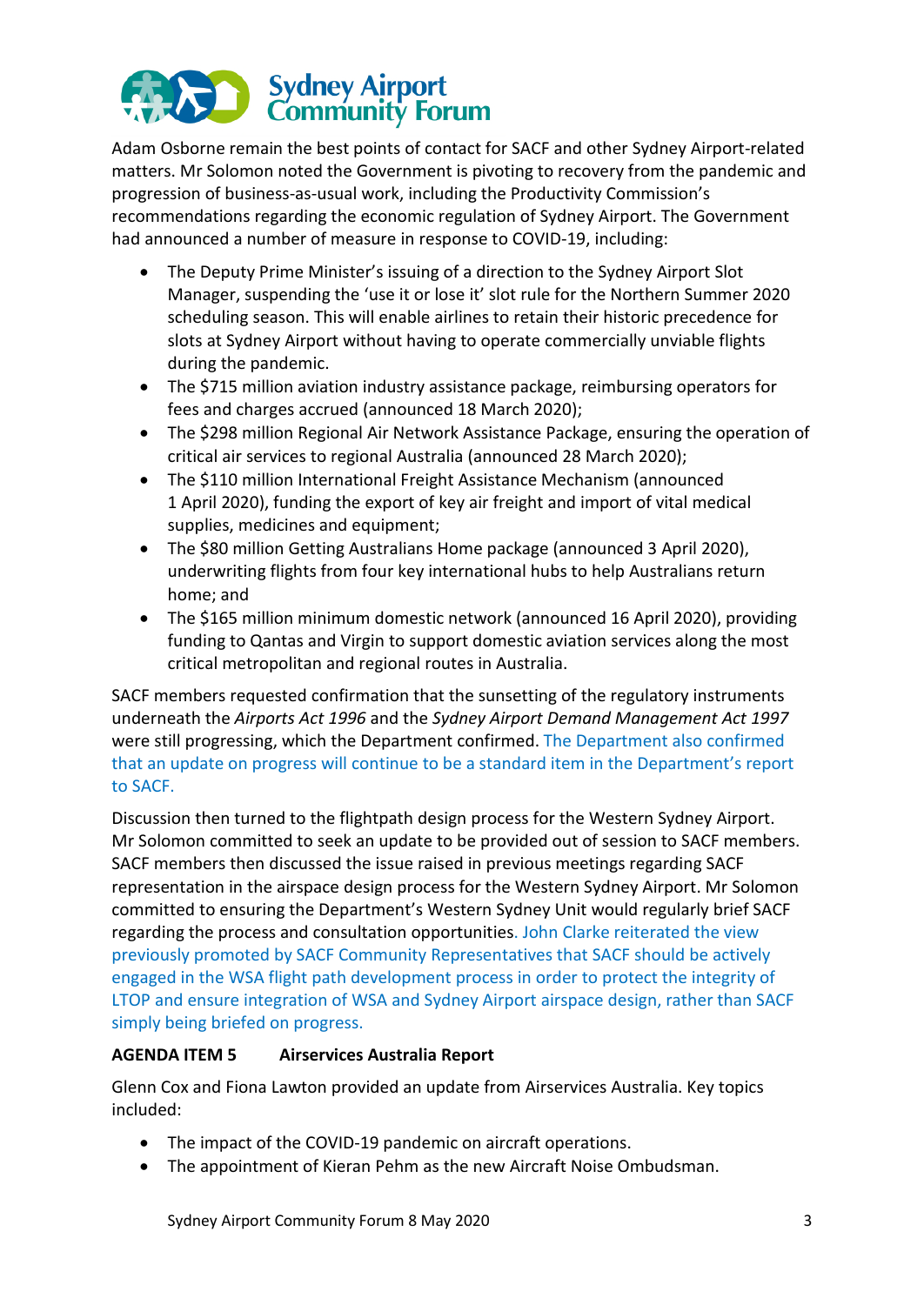

- The Noise Complaint Investigation Service is working remotely and can only accept online or WebTrak submissions.
- An update on the draft Flight Path Design Principles public consultation concluded on 9 March 2020, and a second public comment period (on the Final Principles) will be undertaken from mid-May 2020.
- The aforementioned Qantas freight dispensation (discussed at Agenda Item 2, above).
- An overview of noise complainants during the pandemic.

Members of SACF raised concerns regarding Airservices Australia's consultation on the draft Flight Path Design Principles. Ms Lawton confirmed the draft Flight Path Design Principles would not apply to the operation of the Long-Term Operating Plan for Sydney (Kingsford-Smith) Airport and its Associated Airspace (LTOP), which currently governs flight paths in the Sydney Basin. Ms Lawton noted SACF members' comments that a written acknowledgement of this would be beneficial in the next version of the draft Principles.

## **AGENDA ITEM 6 Other Business**

John Clarke, representing the Member for Bennelong, asked whether future meetings of SACF could be held over Zoom. Concerns were raised by other SACF members regarding the security of Zoom, as well as SACF's commitment to holding open meetings. The SACF Secretariat committed to investigating video conferencing options for the next meeting of SACF.

## **AGENDA ITEM 10 Date of Next Meeting**

The next meeting has been re-scheduled for Friday 10 July 2020.